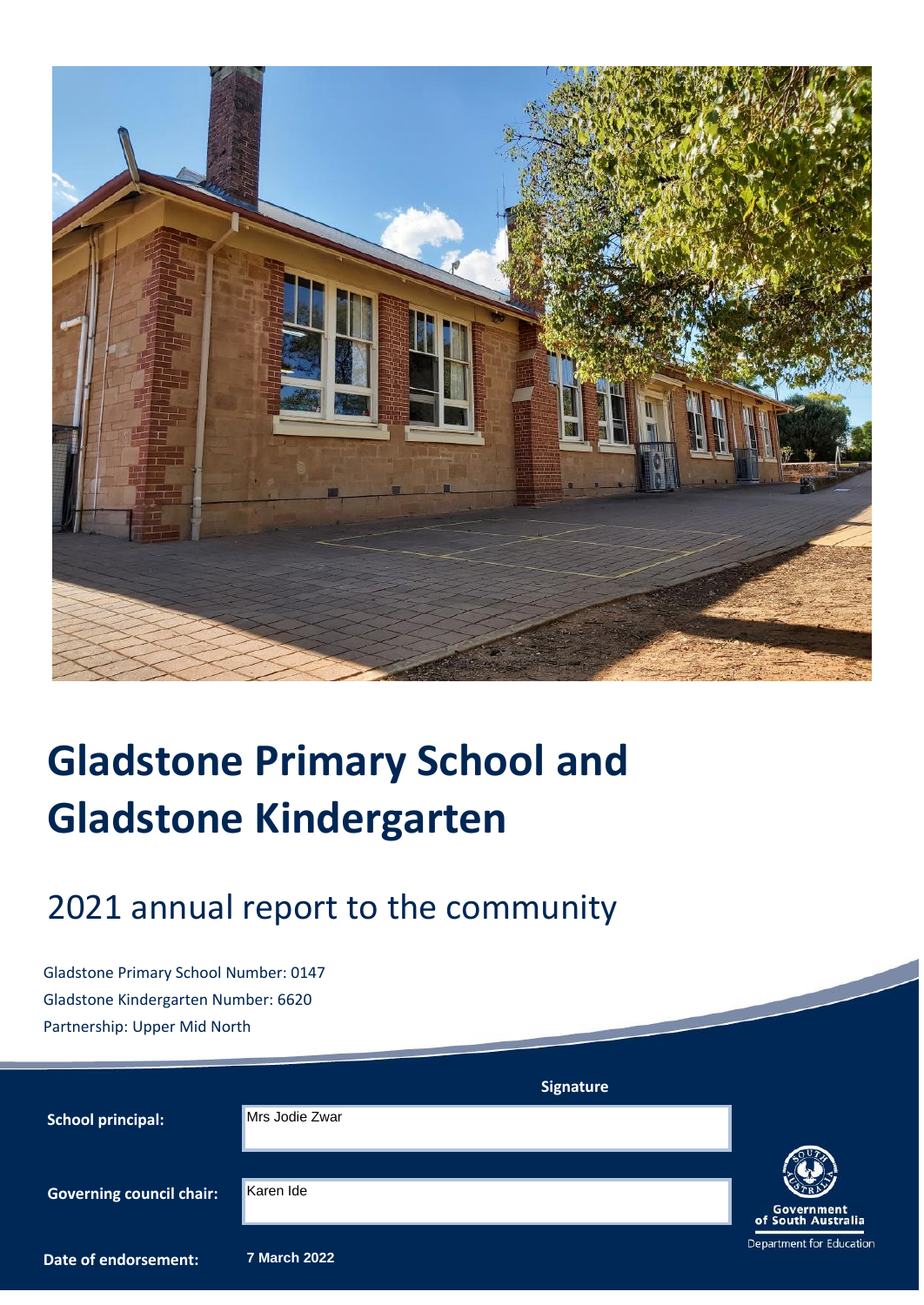# **Context and highlights for the combined site**

The school averaged 81 enrolments throughout the year across 5 groupings – K, R/1, 2/3, 4/5 and 6/7. In 2021, 11 children transferred in and 8 transferred out of the school. 9 teachers [2 full time and 7 part time] and 5 SSOs supported children's learning and progress. 40% of children received school card, 7% identified as ATSI, 4% received IESP additional funding. 48% of children travel to school by bus from the communities of Caltowie, Georgetown, Gulnare and Yacka.

The school has received funding for a Wellbeing teacher 0.5 FTE for the year and a PCW 2 days a week. Both of these people have been able to provide children with alternative contacts whilst at school for any personal issues or just a person to chat with.

The pandemic impacted on somethings that we did and/or the way we did them, but we managed to provide opportunities for children to learn outdoors and outside of the school including:

Water safety lessons, Jump Rope for Heart, Aboriginal Cultural Activity day, Gladstone Gaol, Blyth Escape Rooms, Nature Walks for preschool, Gymnastics, Beach & Water Park, Tag Rugby, Crows Cup for Girls.

The school-based preschool provides early years services for Gladstone and the surrounding community. This includes preschool, occasional care and playgroup. This year's student body was higher than average with a maximum of 23 enrolments during the year. 40% of the student body accessed the school bus to travel to and from the facility. Due to the high preschool numbers the Occasional Care Program ran on a separate day and was not integrated with the preschool program. Highlights during the year included: Big Boys at Kindy, Ladies Night, Nature Kindy Visits to Bowman Park, Excursions to visit the children's houses, visiting the Art Exhibition, Working with the Child Studies from Gladstone High School.

# **Governing council report**

2021 was another challenging and successful year for our school. Once again, our teachers and support staff have provided a great learning environment for our students.

There have been many academic achievements for the year. Gladstone Primary school students have shown continued growth in their literacy and numeracy. The Back to Front maths program has continued and seen further improvements to the children's numeracy outcomes. The school has seen an overall Increase in NAPLAN results and a measured increase in literacy outcomes, with our school being a top performer in the portfolio.

Unfortunately, the uncertainty surrounding COVID meant that the students were unable to have a school camp. Numerous excursions were organised instead, and the students greatly enjoyed them.

This year has seen many improvements to the outside facilities of the school, either completed or approved, with a new all-purpose surface on the court, plans to repair the grandstand and a new nature playground to be installed in the new year, that has been planned in conjunction with the SRC. The students are looking forward to playing in the new playground once it has been constructed.

This year we farewell our current principal, Liz Hughes and Andrea Catford, from the kindergarten. During Liz's tenure, she has seen overall academic improvements in the students. Both staff members will be missed, and we wish them well in their future endeavours. We welcome our new principal for 2022, Jodie Zwar.

Thanks go to our Fundraising Coordinator, Rebecca Cunningham, for her effort organising fundraisers throughout the year. This is valued by the governing council and all the school families.

Thank you to my fellow Governing Council members who each make a valuable contribution to our school. Their time, skills and dedication to our school is fantastic and appreciated. A big thank you to our outgoing members, Tom Flavel and Sarah Hollitt. Your dedication to both Governing Council and the school will be missed.

To the parents, families and friends, the Governing Council values your support provided to the school. We welcome anyone that would be interested in becoming a Governing Council member in 2022.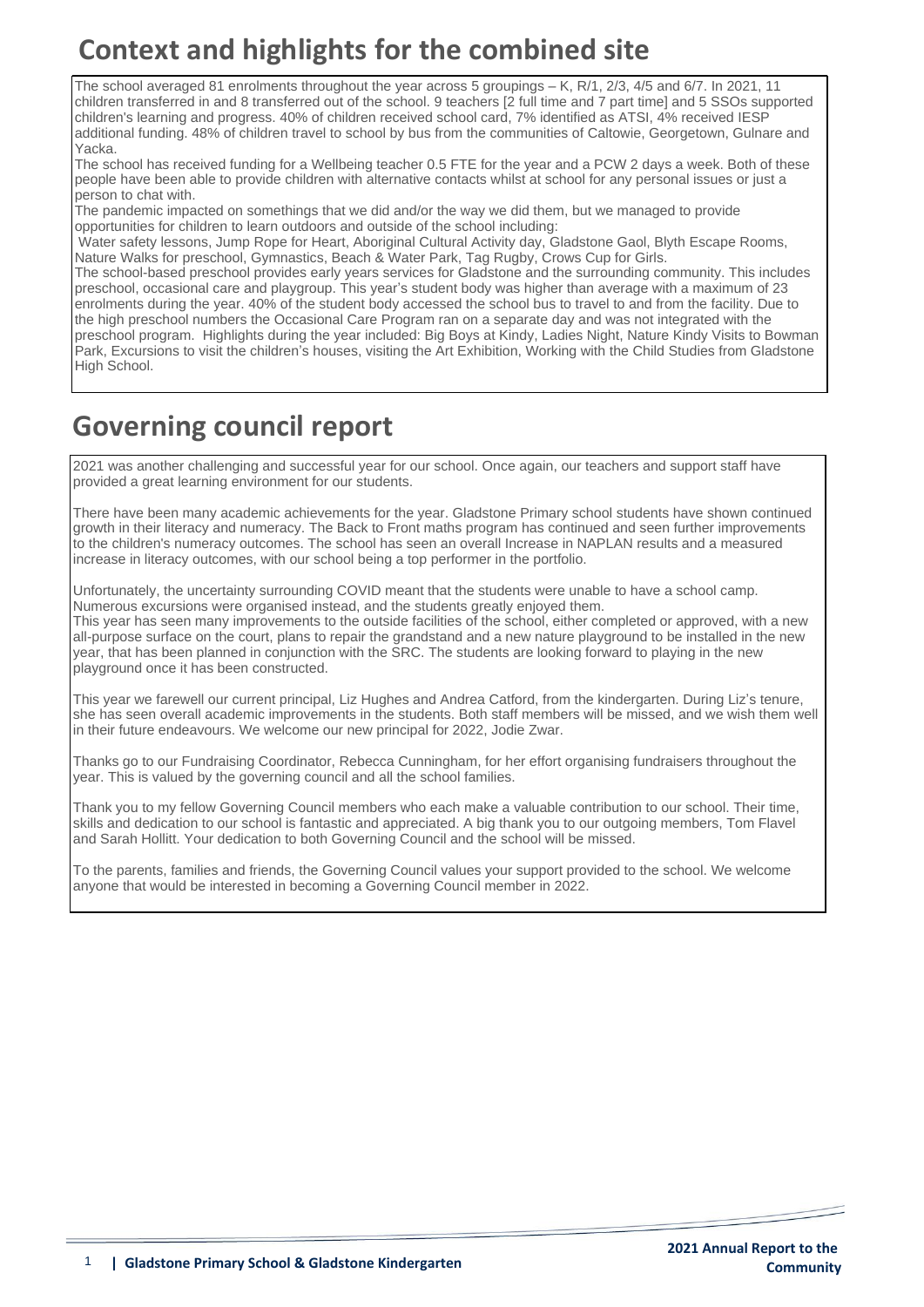# **School quality improvement planning**

Goal 1 – Increase children's achievement in Number B-7. Challenge of Practice – when we use a common approach to teaching Number, we will increase children's achievement. Success Criteria – When we review individual children's learning we will see that they: explain, show and transfer understanding of Number in different contexts, and demonstrate fluency in Number [ie flexibility, accuracy, efficiency]. PAT results for children who were at the school in 2020 and 2021 who achieved SEA or above: Year 3 [2021] -> 10/11 Target exceeded [7/12] Year 3 -> year 4 [2021] 5/8 -> 6/7 Target met Year 4 -> year 5 [2021] 3/3 -> 2/3 Target not met Year 5 -> year 6 [2021] 4/5 - > 3/5 Target not met Year 6 -> year 7 [2021] 6/8 -> 6/8 Target not met In 2021 70% of children made improvements compared to the previous year decrease from 79% in 2020. Areas for improvement across the school – All teachers to use of interleaving to identify areas of strength and weakness for individual children. All teachers to use the information to plan for intervention and extension in small groups or individual. Goal 2 – Increase children's reading comprehension of a variety of texts R-7. Challenge of Practice – when we use a common approach to teaching vocabulary and comprehension strategies, we will increase children's comprehension of texts. Success Criteria – When we review individual children's learning we will see that students: understand, use and transfer words into other areas of learning, and have a range of strategies to help with interpreting and inferencing. In the STAR reading test at the end of 2021, for children enrolled in 2020, 41% showed a year of growth and 19% showed between 6 and 11 months growth. Year 3 [2021] -> 9/11 Year 3 -> year 4 [2021] 6/8 -> 7/7 Target met Year 4 -> year 5 [2021] 3/3 -> 2/3 Target not met Year 5 -> year 6 [2021] 4/5 - > 2/5 Target not met Year 6 -> year 7 [2021] 6/8 -> 7/8 Target met Areas for improvement across the school – All teachers to provide time for children to read daily and to conduct weekly reading conferences. All teachers to use information from reading conferences to plan for intervention and extension. All teachers to explicitly plan and teach comprehension strategies through modelling and discussion of quality texts.

### **Preschool quality improvement planning**

Learning improvement goal 1: To extend children's ability to communicate their mathematical thinking. - Our pedagogical documentation shows educators and children have increased the frequency of using mathematical language with expressing their theories and ideas over term 3 and 4. Educators have increased their understanding of mathematical vocabulary with identifying tier words of mathematical language, which has provided more intentional teaching for children to communicate their mathematical thinking.

- Our practice is embedded, we feel we have a good grasp of implementing mathematical language into our learning program and can recognise children's expression of their mathematical thinking.

Learning improvement goal 2: Improve children's receptive language.

- The collation of our data from our Pedagogical Documentation shows children are explaining their ideas and thinking. We have implemented planned small story groups. Our book based planning with the small story groups has depth with teaching strategies to use for building children's knowledge in vocabulary and phonological awareness. The focus on vocabulary has increased children's comprehension which they have demonstrated through their explanations of the book content. Educators have used an inquiry approach to the intentional teaching which has provided opportunities for children to express their points of view and ideas.

- The analysis of the data shows we need to work more on developing children's skills with asking level 3 and 4 questions, explore a child driven approach to word investigations, explore children's recall of the vocabulary learnt and understanding of the storyline and increase children's involvement skills with their learning.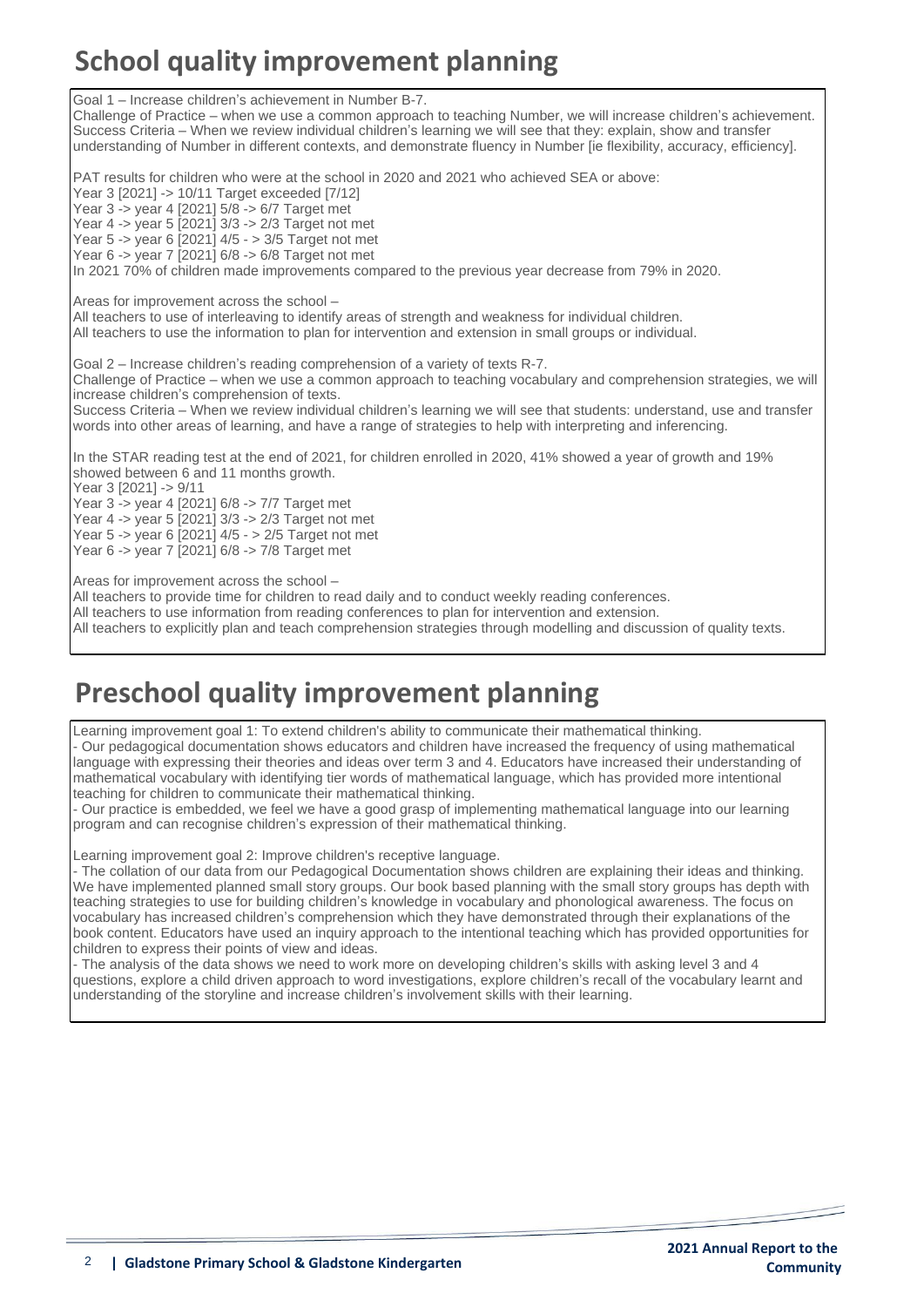# **Performance Summary**

# **NAPLAN Proficiency**

The Department for Education Standard of Educational Achievement (SEA) is defined as children and young people progressing and achieving at or above their appropriate year level. For NAPLAN, this is students achieving in proficiency bands 1 or more above the national minimum standard for reading and numeracy. The graph below identifies the percentage of non-exempt students enrolled in the school at the time of NAPLAN testing, who have demonstrated achievement in NAPLAN proficiency bands at or above the SEA for reading and numeracy.

#### **Reading**



\*NOTE: No NAPLAN testing was conducted in 2020.

Data Source: Department for Education special extract from National Assessment Program Literacy and Numeracy (NAPLAN) SA TAA data holdings, August 2021.

Reporting of data not provided when less than six students in the respective cohort. A blank graph may imply student count being less than six across all cohorts.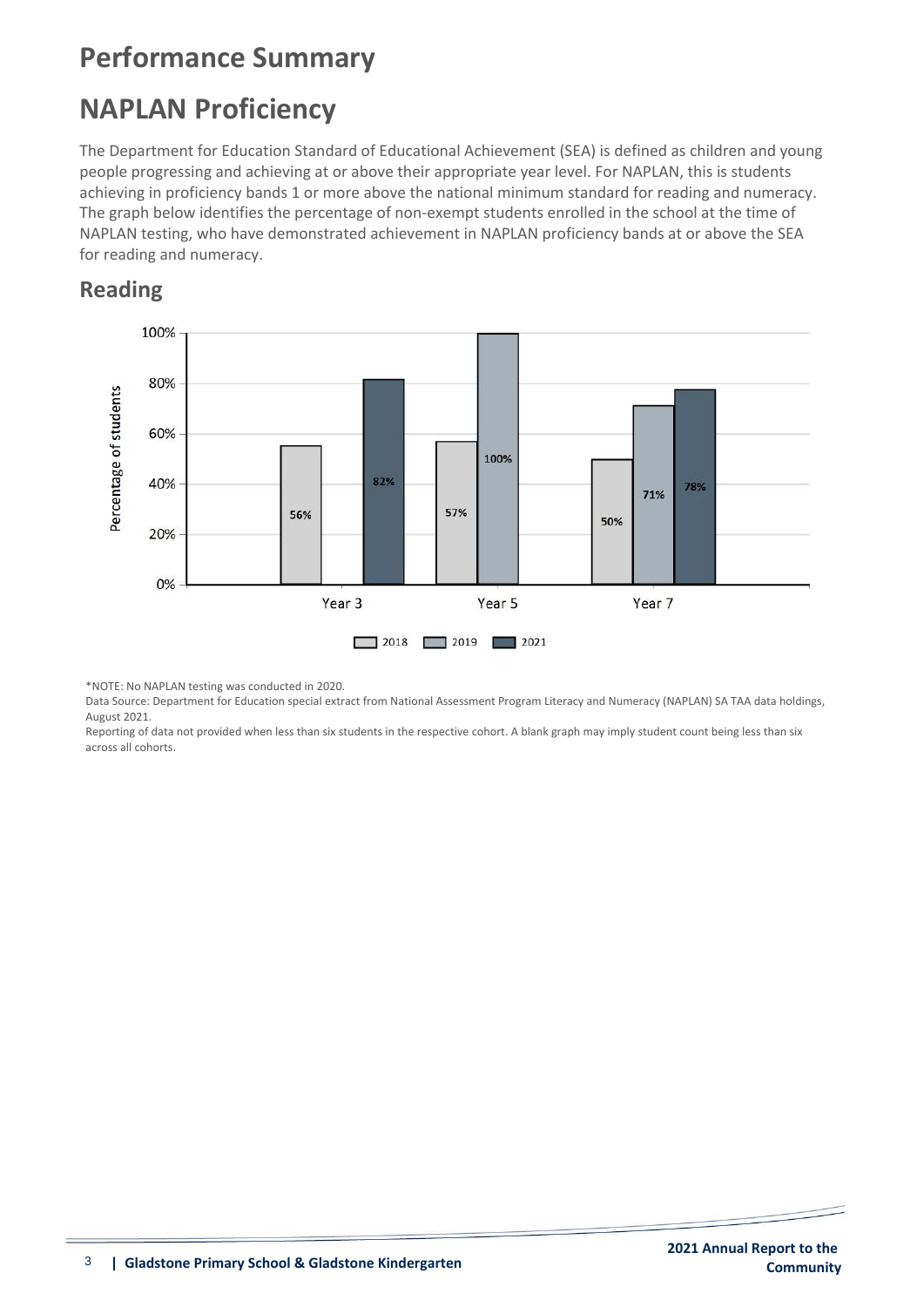#### **Numeracy**



\*NOTE: No NAPLAN testing was conducted in 2020.

Data Source: Department for Education special extract from National Assessment Program Literacy and Numeracy (NAPLAN) SA TAA data holdings, August 2021.

\*NOTE: Reporting of data not provided when less than six students in the respective cohort. A blank graph may imply student count being less than six across all cohorts.

# **NAPLAN progress**

The data below represents the growth of students from 2019 to 2021 in the NAPLAN test relative to students with the same original score, presented in quartiles.

#### **Reading**

| <b>NAPLAN</b> progression | Year 3-5 | Year 5-7 | State (average) |
|---------------------------|----------|----------|-----------------|
| Upper progress group      |          | ∗        | 33%             |
| Middle progress group     |          | ∗        | 48%             |
| Lower progress group      |          | ∗        | 19%             |

Data Source: Department for Education special extract from Data Reporting & Analytics Directorate, August 2021. \*NOTE: Reporting of data not provided when less than six students in the respective cohort (shown with an asterisk). Due to rounding of percentages, data may not add up to 100%.

#### **Numeracy**

| <b>NAPLAN</b> progression | Year 3-5 | Year 5-7 | State (average) |
|---------------------------|----------|----------|-----------------|
| Upper progress group      |          | ∗        | 33%             |
| Middle progress group     |          | $\ast$   | 48%             |
| Lower progress group      |          | ∗        | 18%             |

Data Source: Department for Education special extract from Data Reporting & Analytics Directorate, August 2021.

\*NOTE: Reporting of data not provided when less than six students in the respective cohort (shown with an asterisk). Due to rounding of percentages, data may not add up to 100%.

**2021 Annual Report to the**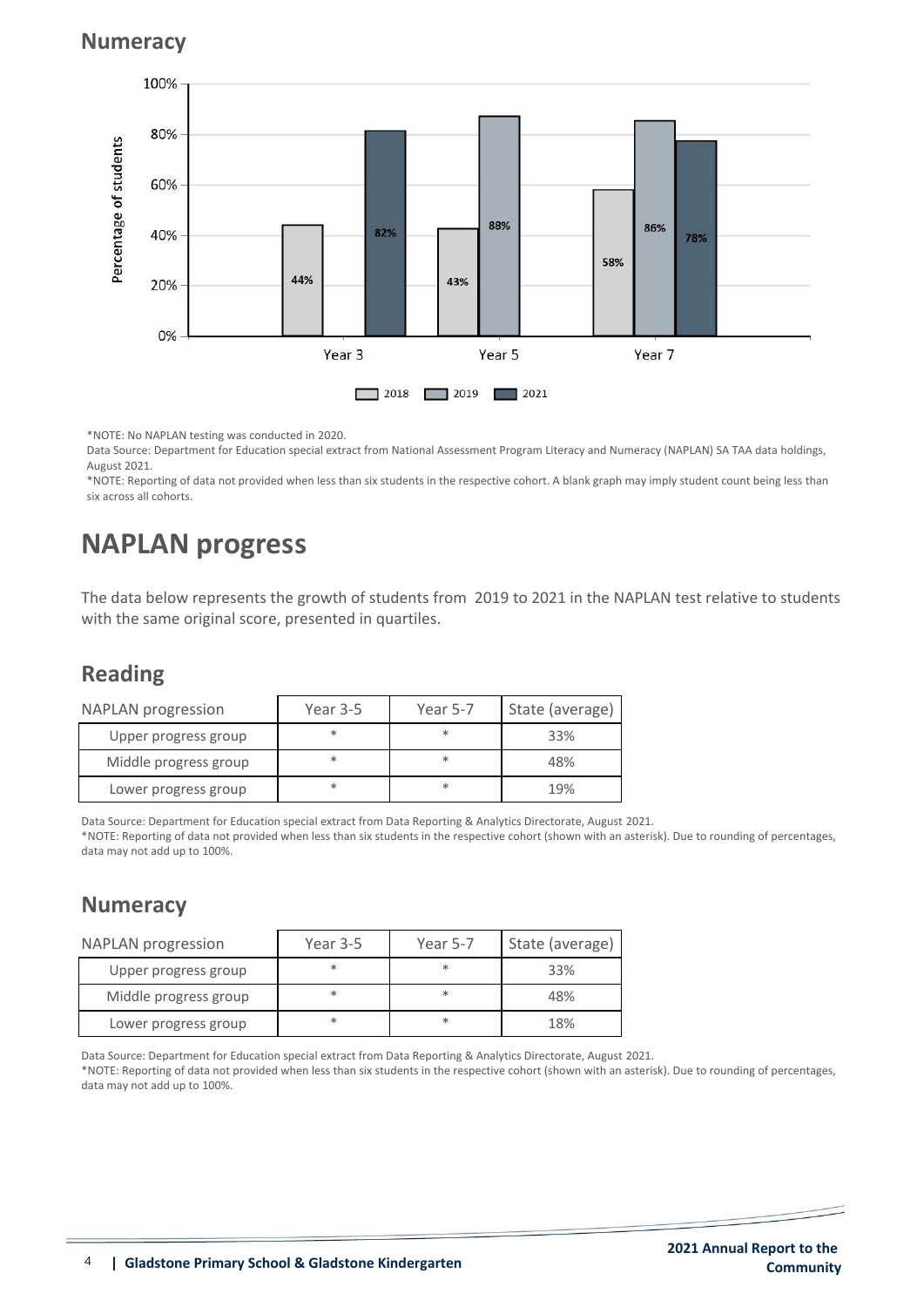# **NAPLAN upper two bands achievement**

This measure shows the number of non-exempt students enrolled at the time of NAPLAN testing who have demonstrated achievement in the relevant NAPLAN higher bands.

|                          | the test <sup>^</sup> |          | No. of students who sat No. of students achieving in<br>the upper two bands |          | % of students achieving in<br>the upper two bands** |          |
|--------------------------|-----------------------|----------|-----------------------------------------------------------------------------|----------|-----------------------------------------------------|----------|
|                          | Reading               | Numeracy | Reading                                                                     | Numeracy | Reading                                             | Numeracy |
| Year 3 2021              | 11                    | 11       |                                                                             | 4        | 64%                                                 | 36%      |
| Year 3 2019-2021 Average | 8.0                   | 8.0      | 4.0                                                                         | 2.5      | 50%                                                 | 31%      |
| Year 5 2021              | $\ast$                | $\ast$   | $\ast$                                                                      | $\ast$   | $\ast$                                              | $\ast$   |
| Year 5 2019-2021 Average | 6.0                   | 6.0      | 2.0                                                                         | 0.5      | 33%                                                 | 8%       |

\*NOTE: No NAPLAN testing was conducted in 2020.

Data Source: Department for Education special extract from NAPLAN SA TAA data holdings, August 2021. ^includes absent and withdrawn students.

\*Reporting of data not provided when less than six students in the respective cohort.

\*\*Percentages have been rounded off to the nearest whole number.

# **NAPLAN proficiency - Aboriginal learners**





\*NOTE: No NAPLAN testing was conducted in 2020.

Data Source: Department for Education special extract from NAPLAN SA TAA data holdings, August 2021.

Data not provided when less than six students in a cohort. A blank graph may imply student count being less than six across all cohorts. Data is only shown for Aboriginal learners.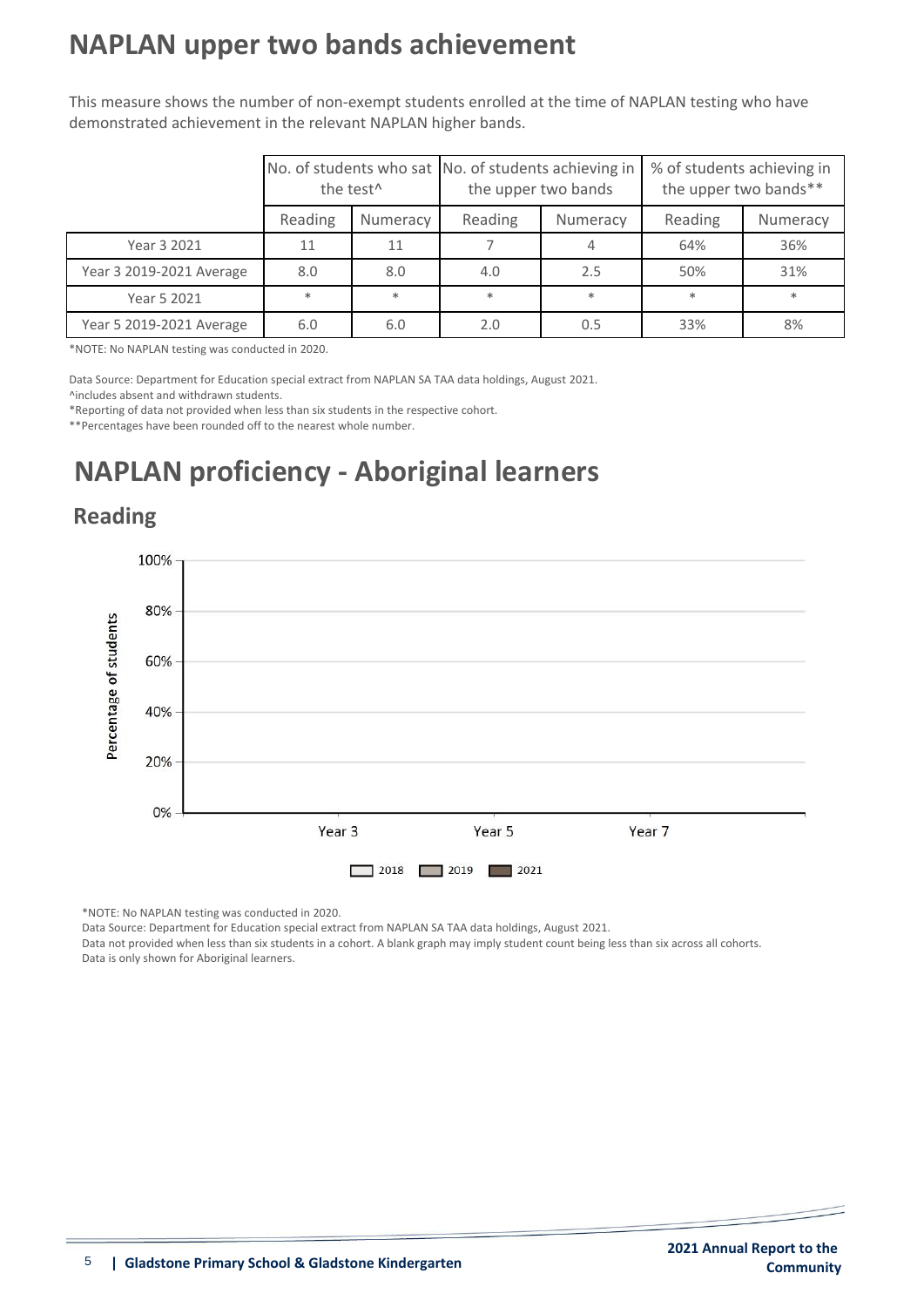#### **Numeracy**



\*NOTE: No NAPLAN testing was conducted in 2020.

Data Source: Department for Education special extract from NAPLAN SA TAA data holdings, August 2021.

Data not provided when less than six students in a cohort. A blank graph may imply student count being less than six across all cohorts. Data is only shown for Aboriginal learners.

### **NAPLAN progress - Aboriginal learners**

The data below represents the growth of Aboriginal students from 2019 to 2021 in the NAPLAN test relative to students with the same original score, presented in quartiles.

#### **Reading**

| <b>NAPLAN</b> progression | Year 3-5 | State (average) |
|---------------------------|----------|-----------------|
| Upper progress group      | ∗        | 25%             |
| Middle progress group     | $\ast$   | 49%             |
| Lower progress group      | ∗        | 26%             |

Data Source: Department for Education special extract from Data Reporting & Analytics Directorate, August 2021.

\*NOTE: Reporting of data not provided when less than six students in the respective cohort (shown with an asterisk). Due to rounding of percentages, data may not add up to 100%.

Data only includes results for Aboriginal students.

#### **Numeracy**

| <b>NAPLAN</b> progression | Year 3-5 | State (average) |
|---------------------------|----------|-----------------|
| Upper progress group      | ∗        | 22%             |
| Middle progress group     | $\ast$   | 51%             |
| Lower progress group      | ∗        | 27%             |

Data Source: Department for Education special extract from Data Reporting & Analytics Directorate, August 2021.

\*NOTE: Reporting of data not provided when less than six students in the respective cohort (shown with an asterisk). Due to rounding of percentages, data may not add up to 100%.

Data only includes results for Aboriginal students.

**2021 Annual Report to the**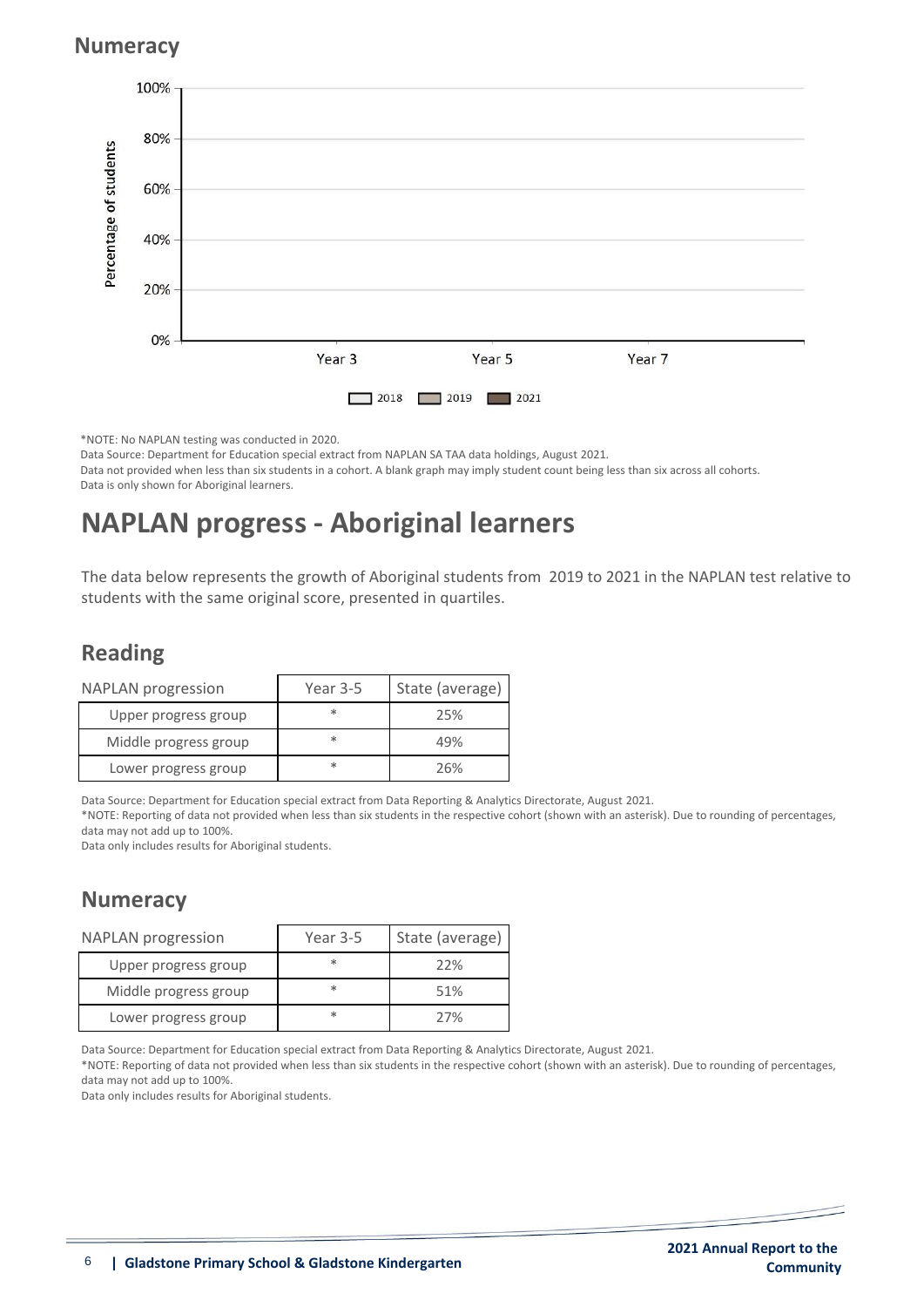# **NAPLAN upper bands achievement - Aboriginal learners**

This measure shows the number of non-exempt Aboriginal students enrolled at the time of NAPLAN testing who have demonstrated achievement in the relevant NAPLAN higher bands.

|                          | the test <sup>^</sup> |          | No. of students who sat No. of students achieving in<br>the upper two bands |          | % of students achieving in<br>the upper two bands** |          |
|--------------------------|-----------------------|----------|-----------------------------------------------------------------------------|----------|-----------------------------------------------------|----------|
|                          | Reading               | Numeracy | Reading                                                                     | Numeracy | Reading                                             | Numeracy |
| Year 3 2021              |                       | $\ast$   | $\ast$                                                                      | $\ast$   | $\ast$                                              | $\ast$   |
| Year 3 2019-2021 Average | $\ast$                | $\ast$   | $\ast$                                                                      | $\ast$   | $\ast$                                              | $\ast$   |
| Year 5 2021              | $\ast$                | $\ast$   | $\ast$                                                                      | $\ast$   | $\ast$                                              | $\ast$   |
| Year 5 2019-2021 Average | $\ast$                | $\ast$   | $\ast$                                                                      | $\ast$   | $\ast$                                              | $\ast$   |

\*NOTE: No NAPLAN testing was conducted in 2020.

Data Source: Department for Education special extract from NAPLAN SA TAA data holdings, August 2021. ^includes absent and withdrawn students.

\*Reporting of data not provided when less than six students in the respective cohort.

\*\*Percentages have been rounded off to the nearest whole number.

# **Aboriginal Learner Achievement Leaders' Resource (ALALR)**

**Key element focused on for school improvement in 2021: Intervention & Support**

New improvement actions implemented via the Aboriginal Learner Achievement Leaders' Resource to raise the literacy and numeracy achievement Aboriginal learners:

Reading was our focus, with children taking a STAR [Accelerated Reader] reading test at the beginning of the year and then at the end of each term. Children were supported within learning areas and individually to ensure growth.

Improvements achieved in literacy and numeracy outcomes for Aboriginal learners (Including individual student successes):

The percentage of Aboriginal Learners in the school changed from 10% at the beginning of the year to 7% at the end. Data was used to identify learning strengths and weaknesses of Aboriginal Learners in the school at the beginning of the year and then throughout the year as new data became available. All Aboriginal children from year 4 to year 7 grew between 5 months and 1 year & 2 months. All children from Reception to year 2 learnt phonics, achieved SEA in Running Records by Term 2 and continued to improve through the second part of the year. In NAPLAN good growth of up to 3 bands was achieved, with Aboriginal Learners being just below SEA.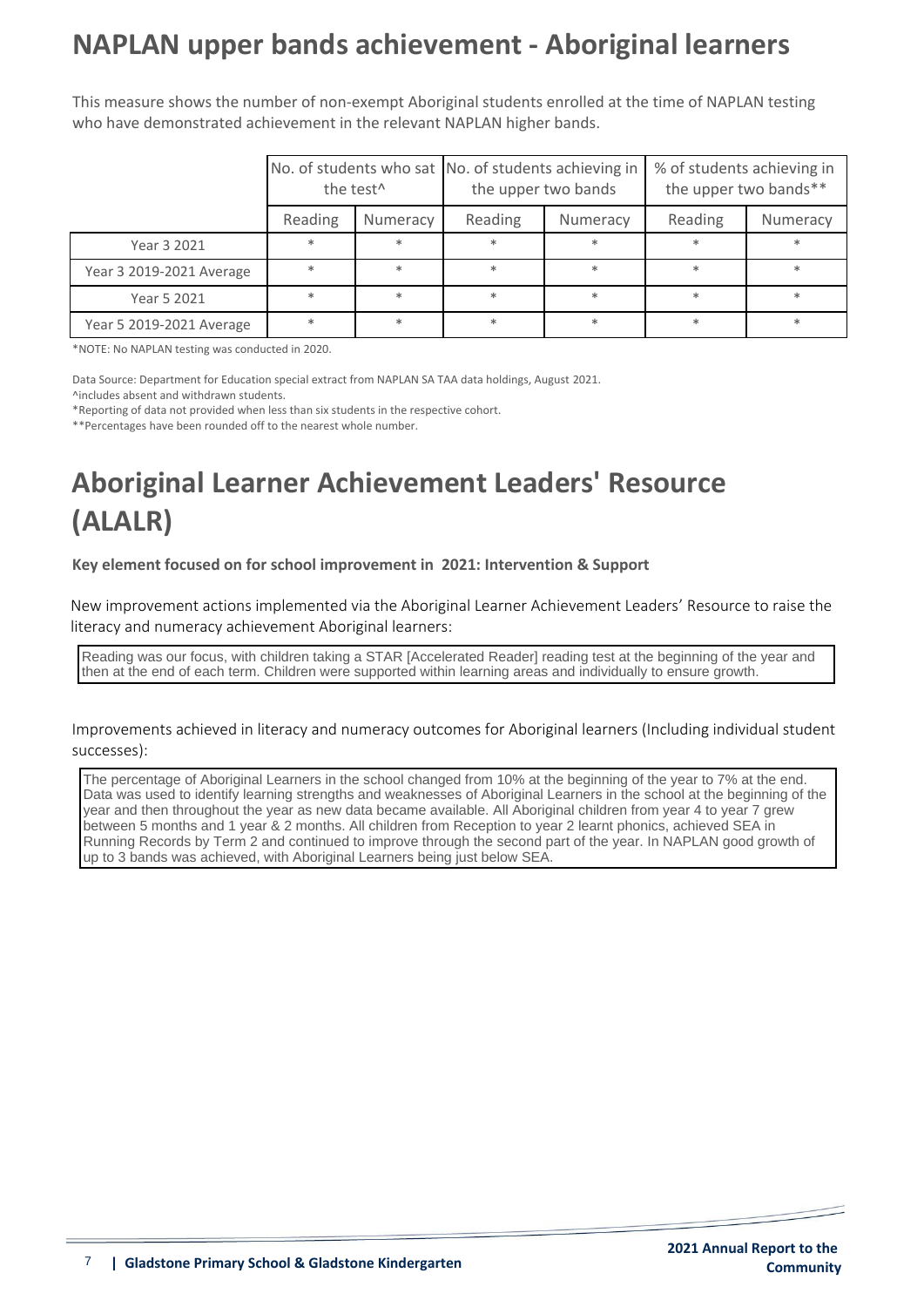# **School performance comment**

As a small school with cohorts no larger than 11, small changes in the number of our students can cause large changes in the percentages shown in the previous graphs. This makes it more difficult to use those percentages to draw reliable conclusions about changes in performance from year to year. Phonics Screening Year 1 – 83% at SEA Running Records Reception – 80% at SEA Year 1 – 100% at SEA Year 2 – 100% at SEA The school's results continue to be high in these areas, providing children with a strong start in literacy. NAPLAN Reading Year 3 - 82% at SEA Year 5 – 75% at SEA Year 7 – 71% at SEA **Numeracy** Year 3 - 82% at SEA Year 5 – 75% at SEA Year 7 – 71% at SEA 38% of children were in Higher Bands for Reading and 21% in Numeracy PAT Reading Year 3 – 81% at SEA Year 4 – 87% at SEA Year 5 – 75% at SEA Year 6 – 50% at SEA Year 7 – 78% at SEA 64% of children made improvement from the previous year PAT Maths Year 3 – 91% at SEA Year 4 – 88% at SEA Year 5 – 75% at SEA Year 6 – 50% at SEA Year 7 – 67% at SEA 70% of children made improvement from the previous year A-E grades children at C or above English  $-77%$ Maths – 79% This is an 8% increase for English and 1% for Mathematics from 2020.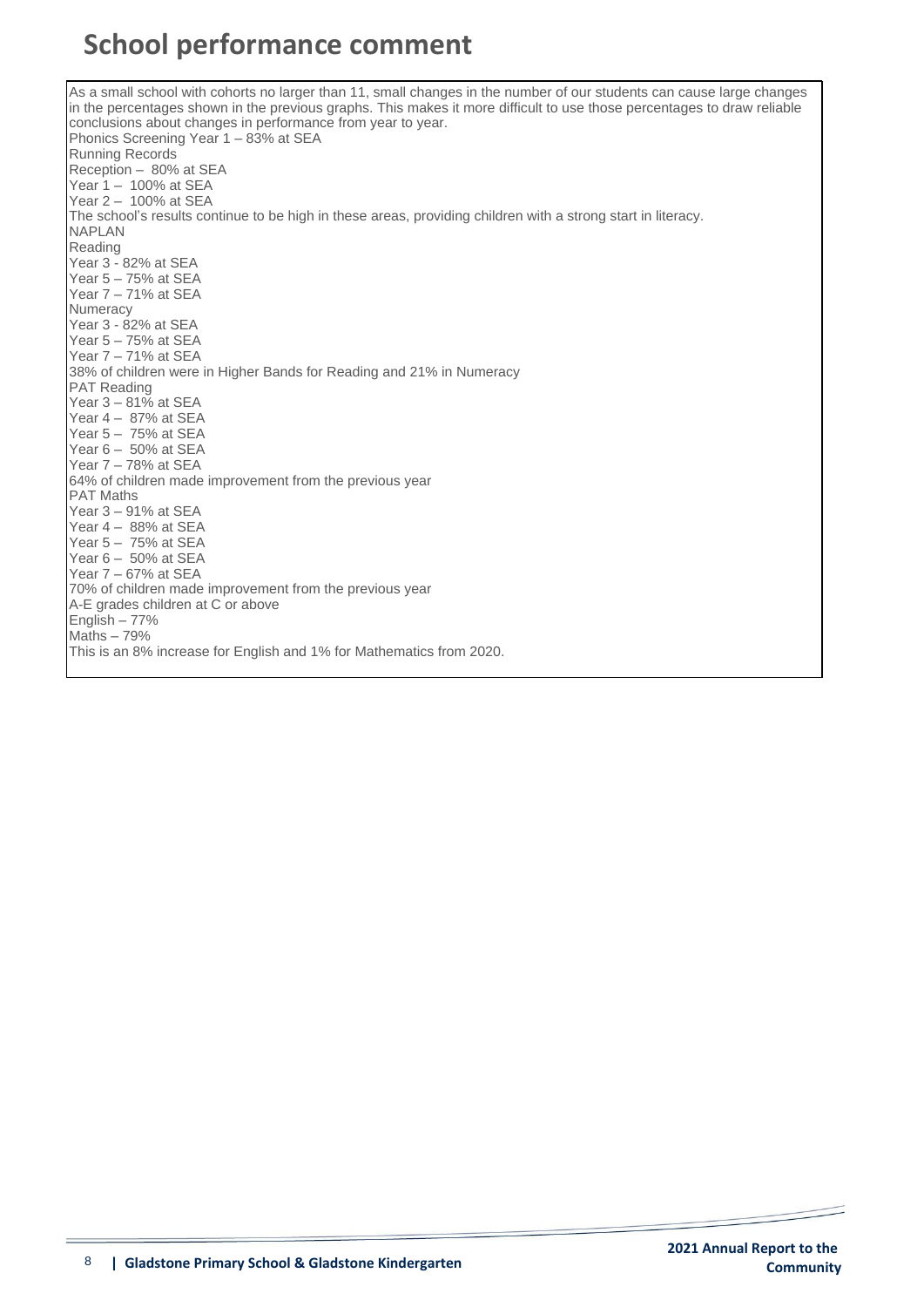### **Preschool attendance**

|             | Term 1 | Term 2 | Term 3 | Term 4 |
|-------------|--------|--------|--------|--------|
| 2018 centre | 95.8%  | 89.6%  | 88.9%  | 93.9%  |
| 2019 centre | 83.3%  | 72.7%  | 100.0% | 72.2%  |
| 2020 centre | 97.5%  | 86.1%  | 100.0% | 98.1%  |
| 2021 centre | 95.0%  | 84.5%  | 82.6%  | 83%    |
| 2018 state  | 90.8%  | 88.4%  | 88.0%  | 88.2%  |
| 2019 state  | 90.8%  | 88.2%  | 86.9%  | 87.6%  |
| 2020 state  | 89.8%  | 73.0%  | 86.3%  | 87.0%  |
| 2021 state  | 88.6%  | 86.5%  | 88.4%  | 85.0%  |

Based on attendances recorded in the two week reference period each term. Data for eligible enrolments as described in the department's Enrolment policy.

Attendance rates may differ to previous reporting with the transfer from calculations based on deemed attendance to actual attendance using booked hours divided by attended hours.

\*Note: Term 2 2020 data may not be available for all preschools.

| Year level        | 2018  | 2019  | 2020  | 2021  |
|-------------------|-------|-------|-------|-------|
| Reception         | 88.7% | 95.3% | 88.4% | 91.0% |
| Year 1            | 91.0% | 86.1% | 96.0% | 82.0% |
| Year <sub>2</sub> | 89.1% | 88.0% | 90.8% | 93.7% |
| Year 3            | 81.6% | 84.7% | 91.6% | 93.6% |
| Year 4            | 92.0% | 85.6% | 82.2% | 88.1% |
| Year 5            | 84.2% | 95.1% | 89.7% | 89.8% |
| Year 6            | 89.9% | 84.7% | 86.3% | 83.7% |
| Year <sub>7</sub> | 89.3% | 91.1% | 83.0% | 92.1% |
| Total             | 88.3% | 88.3% | 88.6% | 89.4% |

### **School attendance**

Data Source: Site Performance Reporting System (SPER), Semester 1 attendance. NOTE: A blank cell indicates there were no students enrolled.

# **Attendance comment**

Attendance for the preschool has been consistent in 2021. All families report absences of illness or family appointments. Absences are followed up by educators if a child is away for more than one day without notification. Attendance was good in the first half of the year, but unfortunately dropped in the latter part. Teachers contact families after 2 days of absence without notification from the family. The majority of reasons given for non-attendance is family. The Wellbeing teacher continued to make regular contact with children and families.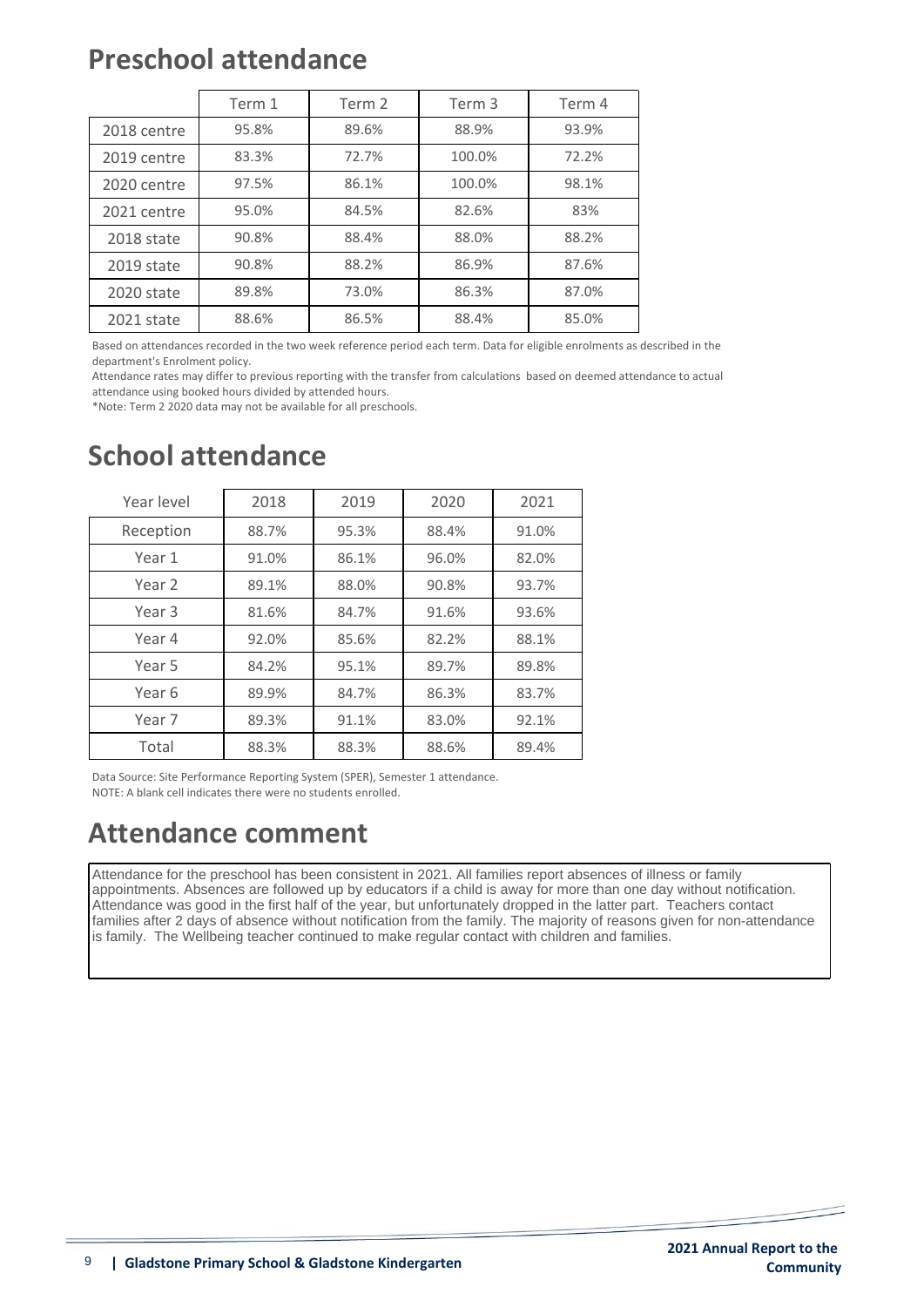# **Preschool enrolment**

|      | <b>Enrolment by Term</b> |        |        |        |  |
|------|--------------------------|--------|--------|--------|--|
| Year | Term 1                   | Term 2 | Term 3 | Term 4 |  |
| 2018 | 12                       | 12     | 12     | 11     |  |
| 2019 | 12                       | 11     | 10     | 10     |  |
| 2020 | 10                       |        |        |        |  |
| 2021 |                          | 22     | 23     | 25     |  |

NOTE: The data is based on person counts in the two week reference period each term. Excludes pre-entry. Data Source: Preschool Data Collection, Data Reporting and Analytics directorate. Term 2 2020 data may not be available for all preschools.

### **Behaviour support comment**

Teachers have consistently used our Behaviour Procedures throughout the year. Consequently we have had very few suspensions. Most behaviour issues are created by children who have difficulties managing their emotions and are not always able to self-regulate. Teachers work towards building strong relationships with all children and spend time providing strategies to assist children to perform well in the classroom. Teachers completed a course on self-regulation and included new strategies into their learning areas. The Wellbeing teacher supported children when necessary and has led many discussions in classes around bullying – what it is and what to do about it.

# **Parent opinion survey summary**

18 parents completed the client opinion survey, which is 49% of families in the school. Overall the highest percentage for Agree and Strongly Agree was 100% for 'I think that education at school is important to my child's future'. The lowest percentage for Agree and Strongly Agree was 59% for 'Teachers at the school provide my child with useful feedback'.

About this school

The strongest area was 'I feel my child is important to the school' 88%.

Communication is an area where we have improved with 'The school communicates effectively with me' 71% There has been some improvement in 'I know what standard of work the school expects of my child' from 72% to 79%.

About how students learn at home

There has been improvement in 'The school provides an opportunity for me to have input about my child's learning' from 56% to 71%

About the school system overall

There has been improvement in 'The school provides me with useful tips on how to help students learn at home' from 56% to 71%.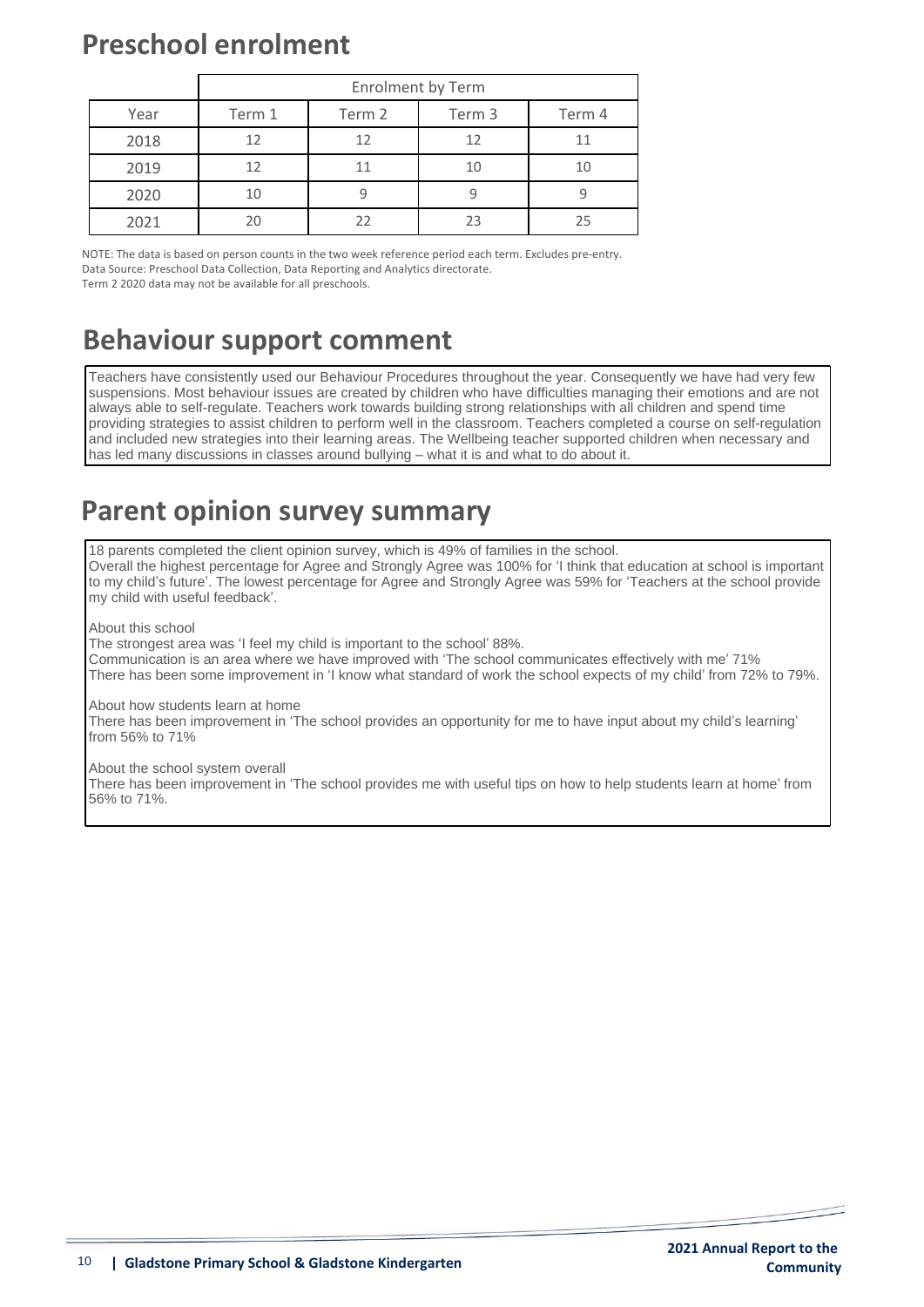# **Intended destination from Preschool**

| Feeder Schools (Site number - Name) | 2018    | 2019     | 2020    | 2021  |
|-------------------------------------|---------|----------|---------|-------|
| 147 - Gladstone Primary School      | 66.0%   | 70.0%    | 44.4%   | 50.0% |
| 741 - Port Broughton Area School    | $0.0\%$ | 0.0%     | $0.0\%$ | 6.3%  |
| 9027 - St Joseph's Parish School    | 33.0%   | $10.0\%$ | 55.6%   | 43.8% |

NOTE: The data is collected in Term 3. It does not reflect actual schools enrolled in by exiting preschool children. Only schools that are a destination for 3% or more of students are shown.

Data Source: Site Performance Reporting System (SPER), Term 3 2021 collection.

# **Intended destination from School**

| Leave Reason                                               | Number | $\%$  |
|------------------------------------------------------------|--------|-------|
| ING - ATTENDING NON-GOV SCHOOL IN SA                       |        | 50.0% |
| <b>ITG - TRANSFERRED TO SA GOVERNMENT</b><br><b>SCHOOL</b> |        | 42.9% |
| IU - UNKNOWN                                               |        | 7.1%  |

Data Source: Education Department School Administration System (EDSAS) Data extract Term 3 2021. Data shows recorded destinations for students that left the school in the previous year.

# **Destination comment**

The kindergarten children are evenly split between the local parish school and Gladstone Primary. Transition to Gladstone Primary from the kindergarten is quite seamless as children know and regularly spend time with adults and children from the school.

The school attracts quite a few enrolments from people living in temporary accommodation in Gladstone and the other small towns which have bus access to the school. This results in some movement during the school year. In 2021, 11 children transferred to the school during the year and 7 children left. Most children leaving the school also leave the area and enrol at another public school in the state.

# **Relevant history screening**

The school adheres to the Department for Education guidelines, with all adults who are regularly in the school having screenings before they begin work. The Department for Education has a reminder system and online application which ensure that this is attended to in a timely manner.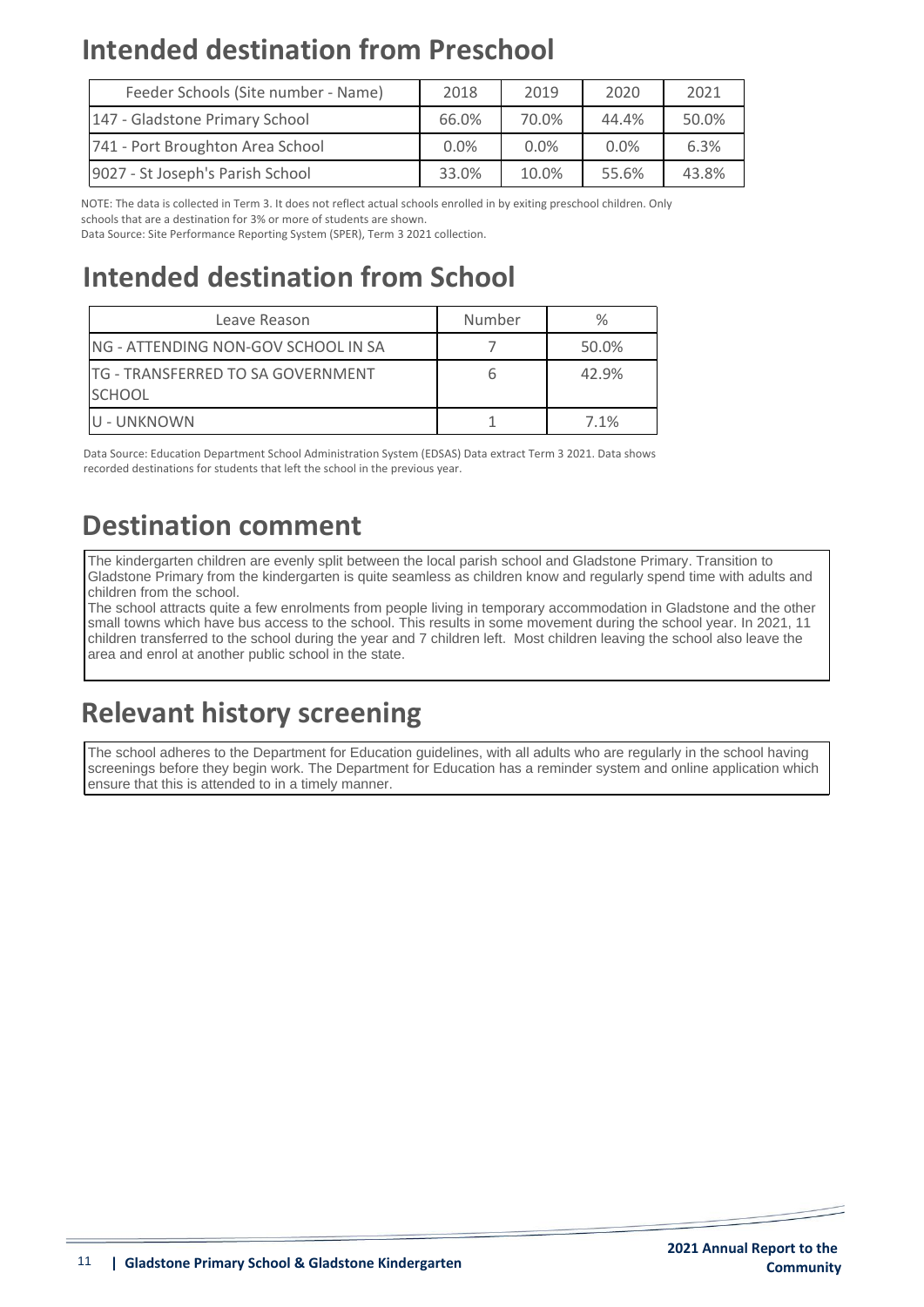$\sim$ 

 $\overline{\phantom{1}}$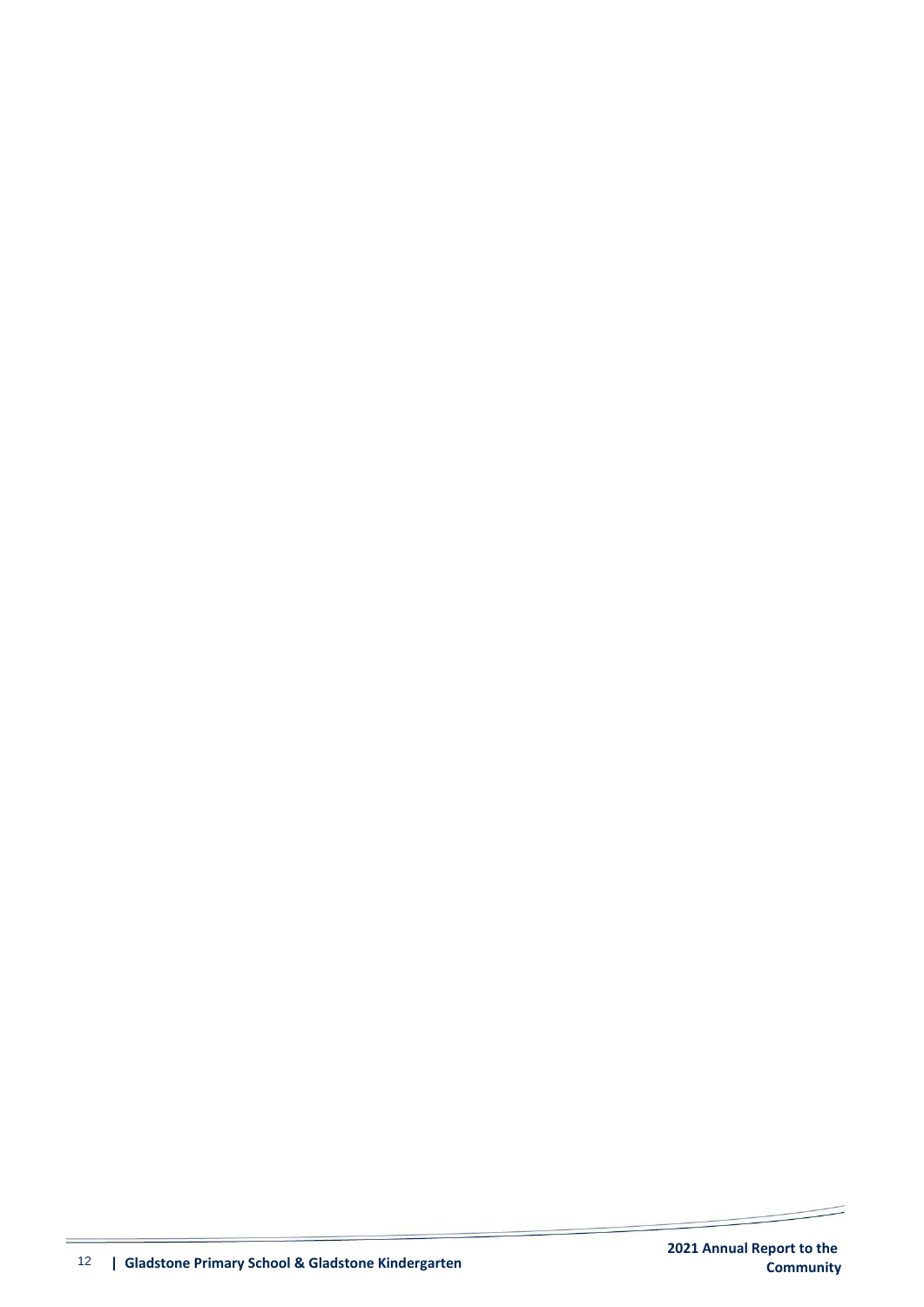# **Qualifications held by the teaching workforce and workforce composition**

**All teachers at this school are qualified and registered with the SA Teachers Registration Board.**

| Qualification Level          | Number of Qualifications |  |  |
|------------------------------|--------------------------|--|--|
| Bachelor Degrees or Diplomas | 15                       |  |  |
| Post Graduate Qualifications |                          |  |  |

Data Source: Department for Education HR Management Reporting System, extracted Term 3 2021 .

Please note: Qualification data is indicative only and reflects what has been recorded in the Department's HR system. Staff who have more than 1 qualification will be counted more than once in the above qualification table. Therefore the total number of staff by qualification type may be more than the total number of teaching staff.

#### **Workforce composition including Indigenous staff**

|                       | <b>Teaching Staff</b> |                | Non-Teaching Staff |                |
|-----------------------|-----------------------|----------------|--------------------|----------------|
|                       | Indigenous            | Non-Indigenous | Indigenous         | Non-Indigenous |
| Full-Time Equivalents | 0.0                   | 8.4            | 0.0                |                |
| Persons               |                       | 10             |                    |                |

Data Source: Department for Education HR Management Reporting System, extracted Term 3 2021 .

# **Financial statement**

| <b>Funding Source</b>       | Amount      |
|-----------------------------|-------------|
| <b>Grants: State</b>        | \$1,278,038 |
| Grants: Commonwealth        | \$4,500     |
| <b>Parent Contributions</b> | \$19,970    |
| <b>Fund Raising</b>         | \$2,195     |
| Other                       |             |

Data Source: Education Department School Administration System (EDSAS).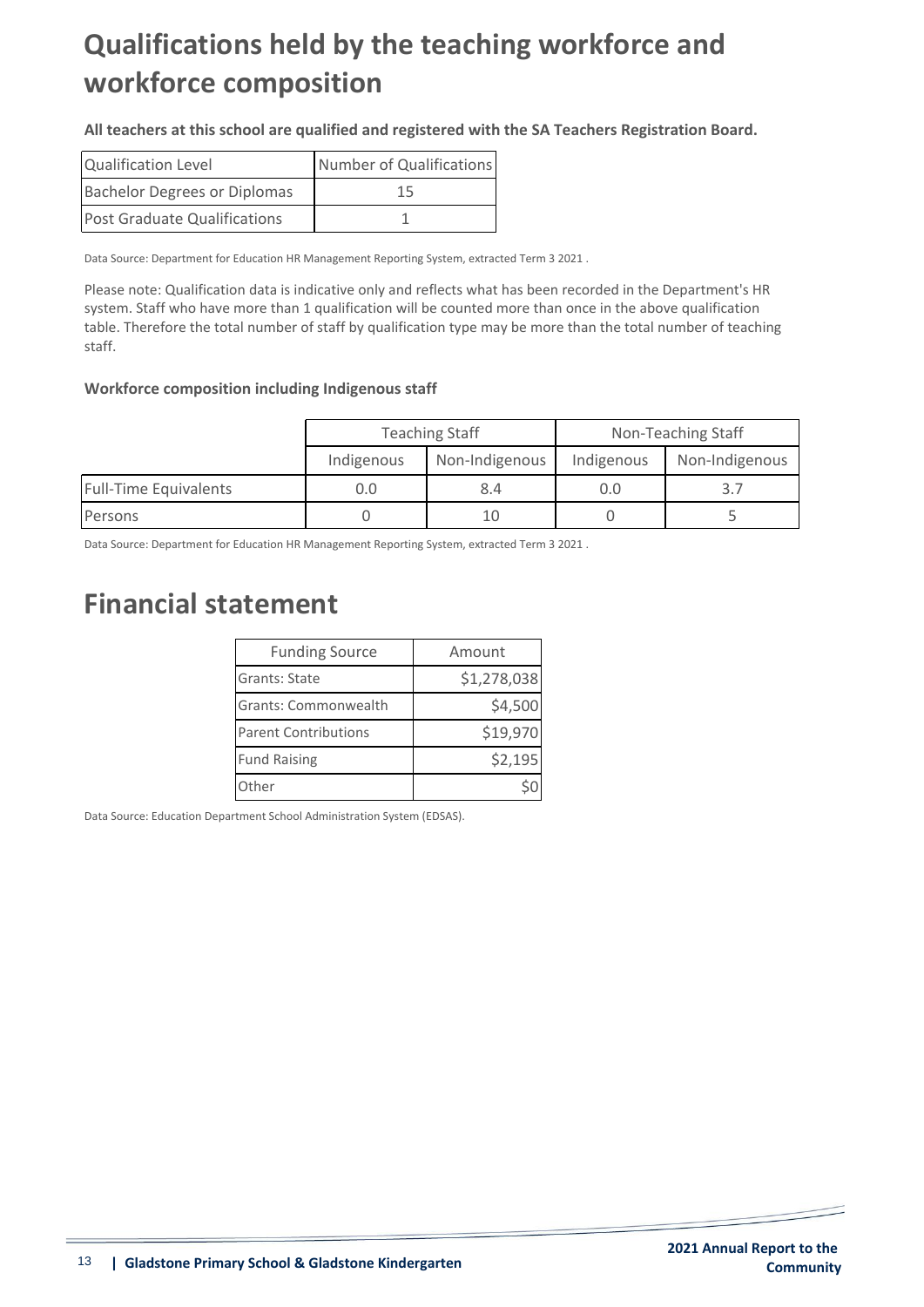#### 2021 School Annual Report: Tier 2 Funding Report\*

**Tier 2 funding section Tier 2 category** (where applicable to the site) **Briefly describe how the 2021 funding was used to improve the relevant Outcomes achieved or progress Standard of Educational Achievement (SEA) outcomes made towards these outcomes** Improved wellbeing and engagement Wellbeing Teacher 0.5 FTE was available to meet with children 3 days of the week. Improved engagement for some children. Targeted funding for individual students Improved outcomes for students with an additional language or dialect NA NA Inclusive Education Support Program 1 to 1 intervention and support in classrooms has helped to continually improve children's Improvement in many areas for children learning. with disabilities. Targeted funding for groups of students Improved outcomes for - rural & isolated students - Aboriginal students - numeracy and literacy including early years support First language maintenance & development Students taking alternative pathways IESP support Rural and Isolated index provided opportunities for all children to access performances and excursions, with no payment charged for bus travel and most entry fees. ACEO employed 6 hours a week to improve outcomes for Aboriginal children from K - 7. Identified children received additional 1-1 support in reading and numeracy. All children were able to access a variety of learning opportunities. Program funding for all students Australian Curriculum Funding supported staff to attend professional development and provide release time. The 8 areas of the curriculum planned, assessed & reported against (incl Auslan) Aboriginal languages programs Initiatives NA NA Better schools funding Children below SEA in Running Records, NAPLAN, phonics screening check (PSC) and PAT testing were supported within the classroom or withdrawn as required. Running Records improvement 100% in y1 & y2 at/above SEA. Year 1 PSC 83% at SEA. Other discretionary funding Specialist school reporting (as required) NA NA Improved outcomes for gifted students NA NA

\*Tier 2 funding provides additional resources to support students who are unlikely to obtain the desired outcomes without further support.